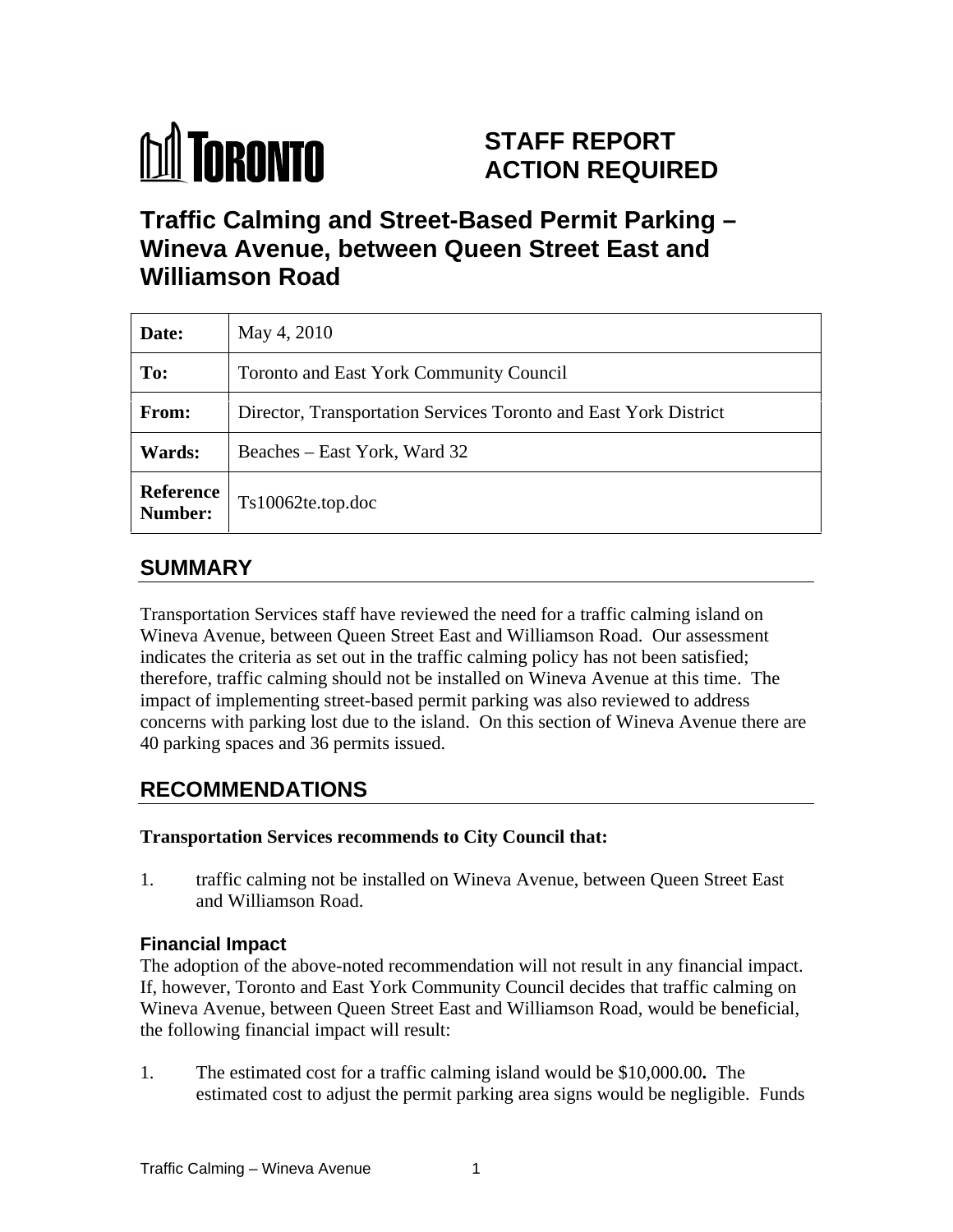in the amount of \$418,000.00 have been allocated in the Transportation Services 2010 Capital Budget for traffic calming initiatives. Traffic calming on Wineva Avenue would be subject to competing priorities and funding availability.

#### **ISSUE BACKGROUND**

At the request of Councillor Sandra Bussin, Transportation Services staff reviewed the need for a traffic calming island on Wineva Avenue, between Queen Street East and Williamson Road. Councillor Bussin also requested that the installation of traffic calming be contingent on a poll of the subject Wineva Avenue residents also supporting street-based permit parking on Wineva Avenue. This is in order to address concerns with the loss of parking where the traffic calming island narrows the road.

#### **COMMENTS**

Wineva Avenue is a 7.3-metres wide, local one-way southbound roadway that runs south from Williamson Road to Queen Street East, with a speed limit of 40 km/h. Parking is prohibited on the west side of Wineva Avenue and allowed for up to three hours, except by permit from 12:01 a.m. to 7:00 a.m. on the east side. The TTC No. 64 bus route operates on Wineva Avenue.

#### **Analysis**

#### **Traffic Calming**

Vehicle speeds and traffic volume are the prime criteria for installing traffic calming devices and other factors, including road width, pedestrian facilities and gradient are also considered in the assessment.

Wineva Avenue, between Queen Street East and Williamson Road, does not meet all the criteria for installing traffic calming devices. Specifically, the operating speed of 45 km/h is below the minimum of 10 km/h over the posted speed limit that the traffic calming policy requires; therefore, installing a traffic calming island on Wineva Avenue, between Queen Street East and Williamson Road, is not technically justified. Speed humps were not considered because there is regular TTC service on Wineva Avenue and the traffic calming policy precludes the installation of speed humps on such roadways.

A review of Toronto Police Service collision records for the three-year period ending September 30, 2009 revealed that two collisions were reported on Wineva Avenue, between Queen Street East and Williamson Road. The first collision involved a parked vehicle being struck by an unknown vehicle. The other collision involved motorists reversing from opposing driveways into each other. Vehicle speed was not identified as a causal factor in either of the collisions and neither involved a pedestrian.

Appendix A outlines the assessment of the technical criteria in more detail.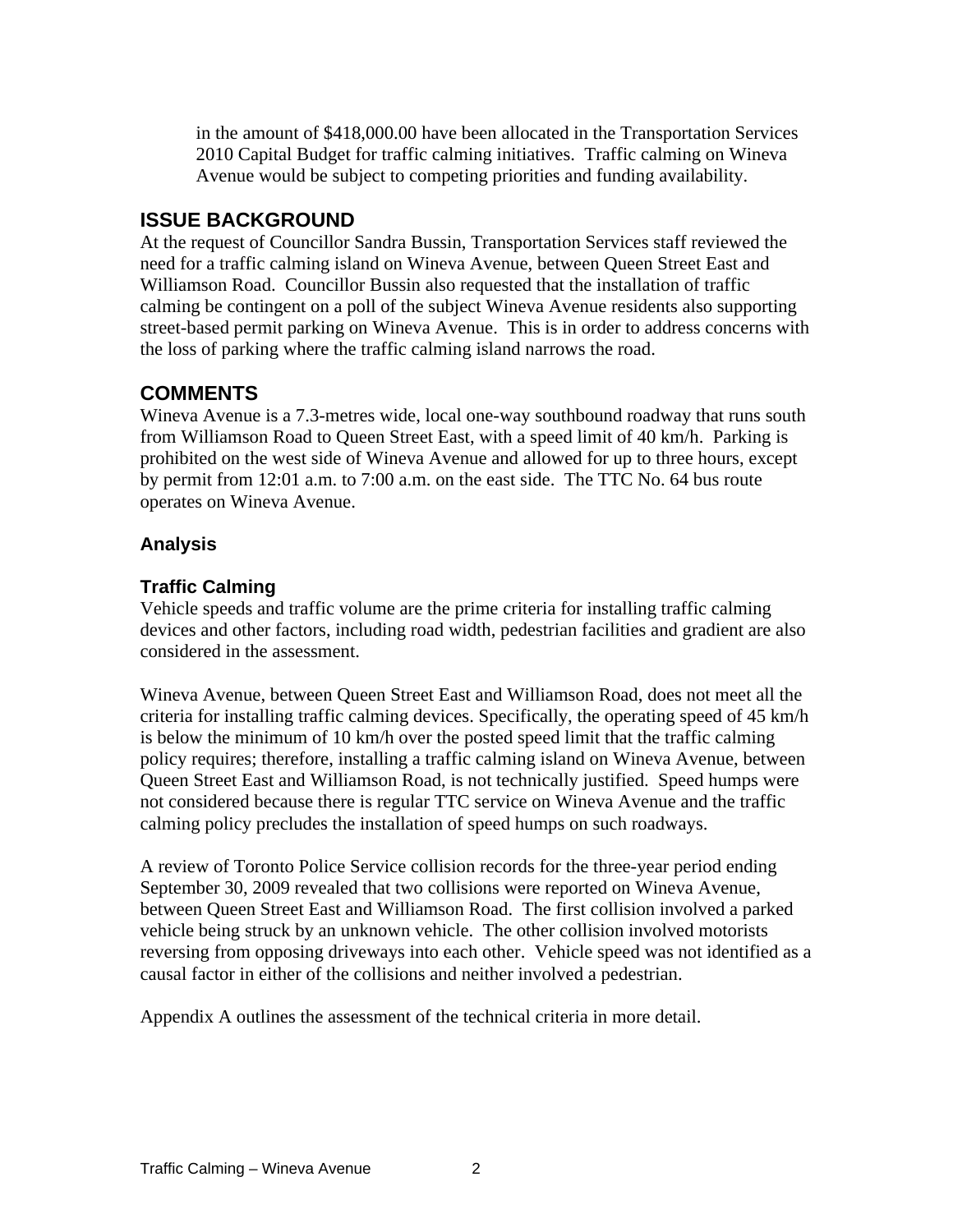#### **Street-Based Permit Parking**

Wineva Avenue, between Queen Street East and Williamson Road, is within permit parking area 9C where there are 4,358 parking spaces and 3,710 permits issued. On this section of Wineva Avenue there are 40 parking spaces and 36 permits issued. The implementation of street-based permit parking on Wineva Avenue, between Queen Street East and Williamson Road, would result in this roadway being removed from area 9C and being placed in a new permit parking area. Under this operation only residents of this section of Wineva Avenue would be eligible for a permit in the new area. However, these permits would not be valid in permit parking area 9C or any other permit parking area.

The installation of a traffic calming island would eliminate approximately two parking spaces on Wineva Avenue. Residents have requested that the street-based permit parking be established on their street to help mitigate this loss. Support for the installation of the traffic calming island would be contingent on support for street-based permit parking on Wineva Avenue.

#### **Alternate recommendations**

If, despite the findings above, Toronto and East York Community Council determines that installing traffic calming on Wineva Avenue, between Queen Street East and Williamson Road, would be beneficial, it may approve the following:

- 1. Transportation Services poll eligible householders on Wineva Avenue, between Queen Street East and Williamson Road, to determine whether residents support the traffic calming island as shown on the attached Drawing No. 421F-9949 and the implementation of street based permit parking, in accordance with the City of Toronto Traffic Calming Policy; and
- 2. subject to favourable results of the poll;
	- (a) The City Solicitor prepare a by-law to alter sections of the roadway on Wineva Avenue, between Queen Street East and Williamson Road, for traffic calming purposes, as shown on Drawing No. 421F-9949;
	- (b) Transportation Services take the necessary actions to reduce the speed limit from forty kilometres per hour to thirty kilometres per hour on Wineva Avenue, between Queen Street East and Williamson Road, when the traffic calming island is installed;
	- (c) Transportation Services take the necessary action to prohibit parking on the east side of Wineva Avenue, between a point 146 metres south of Williamson Road and a point seven metres further south;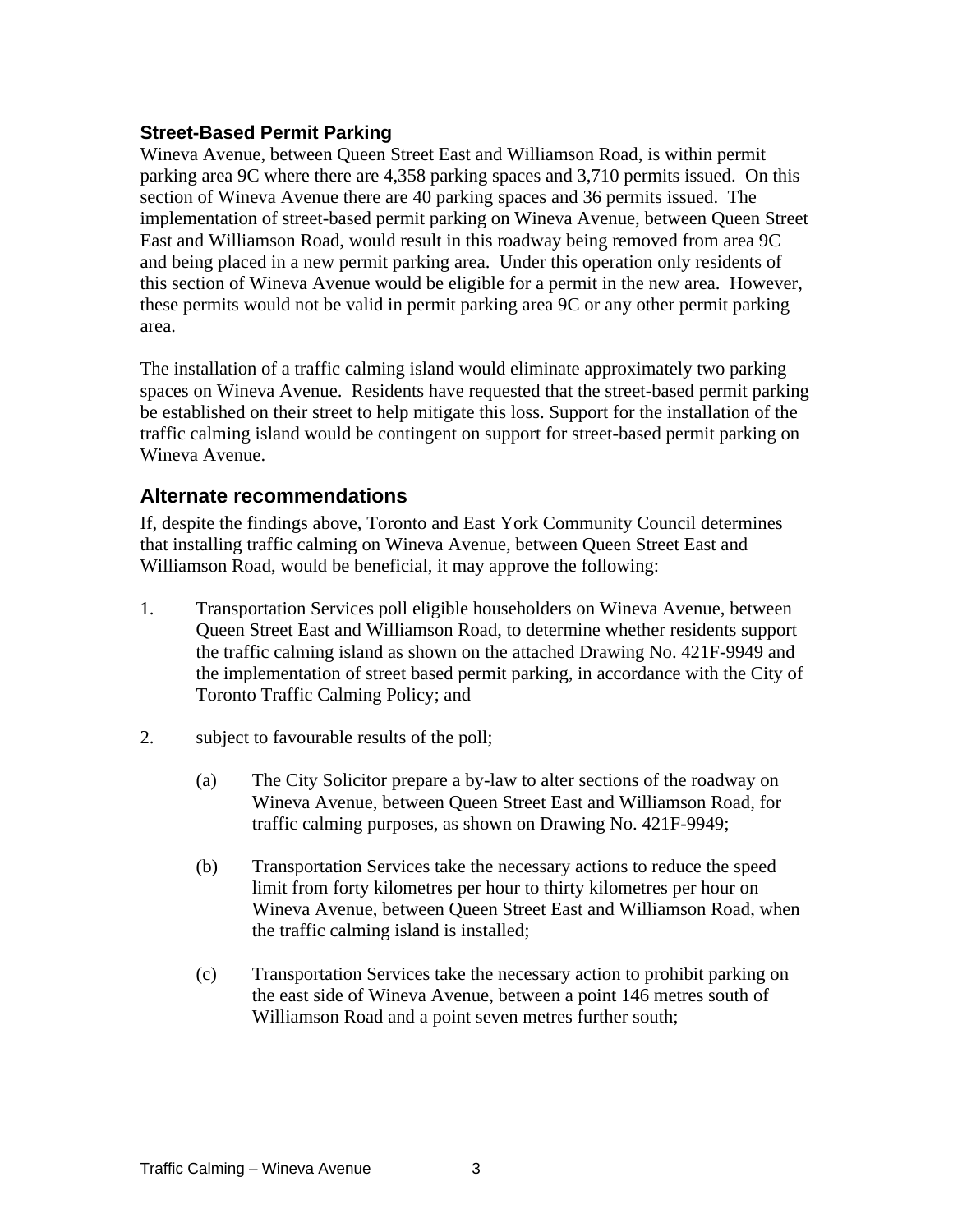(d) Transportation Services take the necessary action to convert from the "Area Based Permit Parking Program" to the "Street Name Permit Parking Program".

#### **Conduct poll**

The City of Toronto Traffic Calming Policy stipulates residents who would be directly affected by installing traffic calming on this section of Wineva Avenue must be formally polled. A minimum response of 50 percent plus one ballot is established, of which at least 60 percent of the respondents must be in favour of installing traffic calming in order to proceed with the installation. Accordingly, subject to approval by Toronto and East York Community Council of the alternate recommendations outlined above, Transportation Services would poll eligible residents on this section of Wineva Avenue. If the poll supports traffic calming on Wineva Avenue, Transportation Services staff would schedule installation based on relative need and competing priorities.

#### **Relative Priority and Other Impacts**

Relative need and the priority of traffic calming installation is based on a technical assessment of traffic volume, vehicle speed percentages, speed-related collisions, and the presence of schools, parks, seniors' residences or bicycle routes. Wineva Avenue scored fifteen points out of a possible 100.

Parking must be prohibited on both sides of the roadway where the narrowing device is installed. This would result in the loss of approximately two parking spaces. Also, there would be a minor impact on winter services, street cleaning and garbage collection.

A road narrowing would likely not result in slower operating speeds for emergency service vehicles.

#### **Emergency Services Comments**

Consultation with emergency services is required in order to ensure that the design and layout of a traffic calming proposal does not unduly affect their operations. The attached letters dated January 11, 2010 and January 12, 2010 from Mainck Noormahamud, District Chief, Emergency Planning Research and Development, Toronto Fire Services, and Shamez Kassam, Senior EMS Planner, Toronto EMS, respectively, outline their concerns with the installation of traffic calming on Wineva Avenue.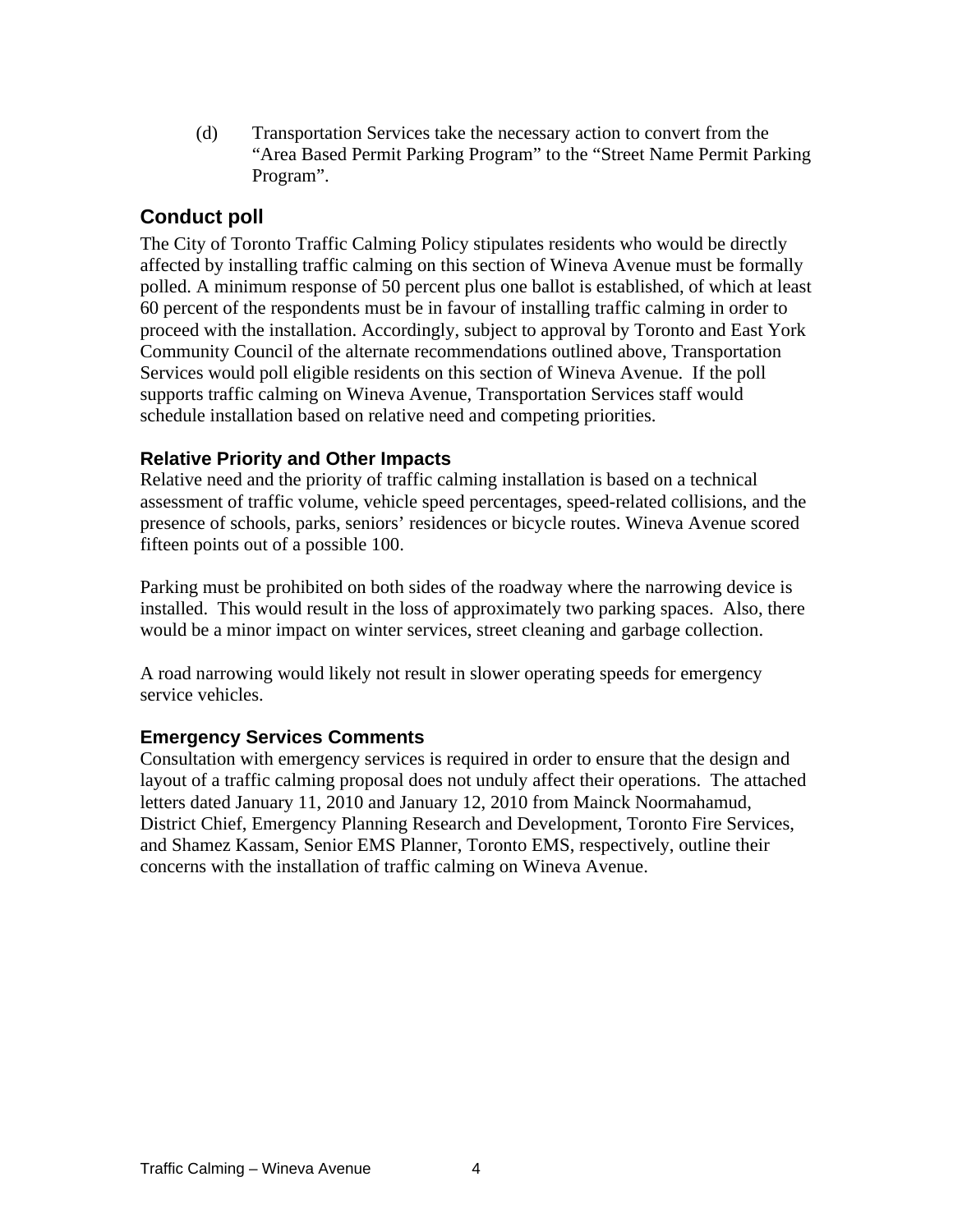#### **TTC Comments**

Consultation with the Toronto Transit Commission determined that they have no concerns with a road narrowing device on Wineva Avenue as shown on Drawing No. 421F-9949.

#### **CONTACT**

Shawn Dartsch, Transportation Technologist Traffic Operations, Toronto and East York District Telephone: 416-338-5398; Fax: 416-392-1920 E-mail: sdartsch@toronto.ca

#### **SIGNATURE**

Peter Noehammer, P.Eng. Director, Transportation Services

#### **ATTACHMENTS**

Drawing No. 421F-9949, dated March 2010 Appendix "A" – Table 1: Traffic Calming Warrant Criteria Appendix "B" – Jan 12, 2010 letter from Toronto Fire Services Appendix "C" – Jan 11, 2010letter from Emergency Medical Services

P:\2010\Cluster B\TRA\Toronto and East York District\TOP\ts10062te.top.doc – acb